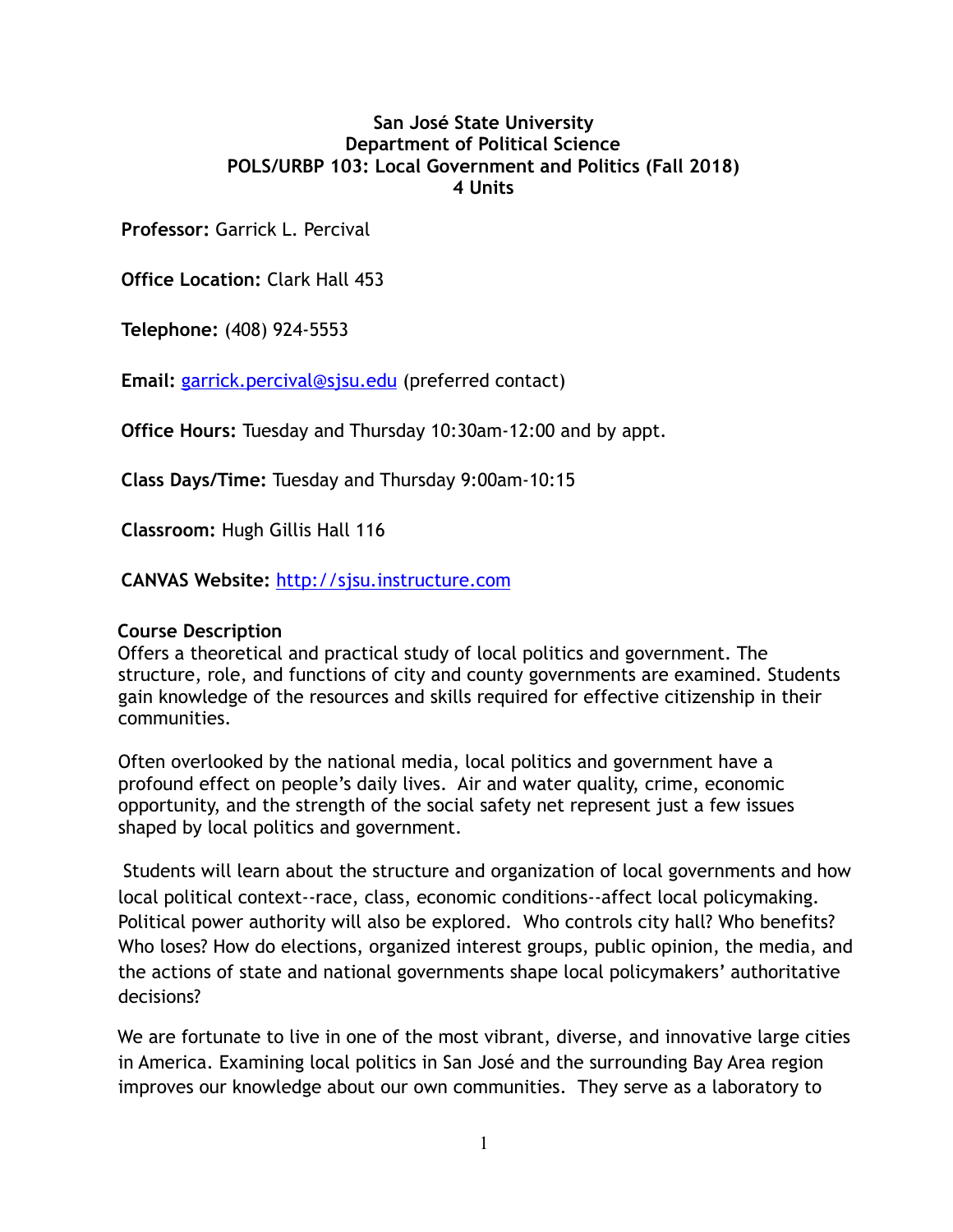apply theories of politics and policymaking to the decisions governments make more generally. Overall, this course seeks to build students' capacity to understand and think critically about how America's cities, counties, school districts, etc. operate in a complex yet fascinating political environment.

## **Course Goals and Learning Outcomes**

Upon successful completion of this course students will:

- 1. **CLO1**: Learn and apply social science theories of government and politics to explain the behavior, decisions, and outcomes of real life local governments
- 2. **CLO2:** Acquire knowledge and practical skills necessary to be an active participant in local government and political affairs
- 3. **CLO3.** Learn to think critically about the role and function of local governments in the broader American federalist system
- 4. **CLO4.** Develop a deeper understanding of the politics, issues, institutions, and governing processes of San Jose and/or other Bay Area cities and counties.

## **Political Science Program Learning Outcomes**

Upon completion of the Political Science major program, students should be able to demonstrate the following learning outcomes.

- **1. PLO1. Breadth:** Students should possess a broad knowledge of the theory and methods of the various branches of the discipline.
- 2. **PLO2. Application:** Students should be able to apply a variety of techniques to identify, understand, and analyze domestic and international political issues and organizations.
- 3. **PLO3. Disciplinary Methods:** Students should be able to formulate research questions, engage in systematic literature searches using primary and secondary sources, have competence in systematic data gathering using library sources, government documents, and data available through electronic sources, should be able to evaluate research studies, and should be able to critically analyze and interpret influential political texts.
- 4. **PLO4. Communication Skills:** Students should master basic competencies in oral and written communication skills and be able to apply these skills in the context of political science. This means communicating effectively about politics and/or public administration, public policy, and law.
- 5. **PLO5. Citizenship:** Students should acquire an understanding of the role of the citizen in local, state, national, and global contexts and appreciate the importance of lifelong participation in political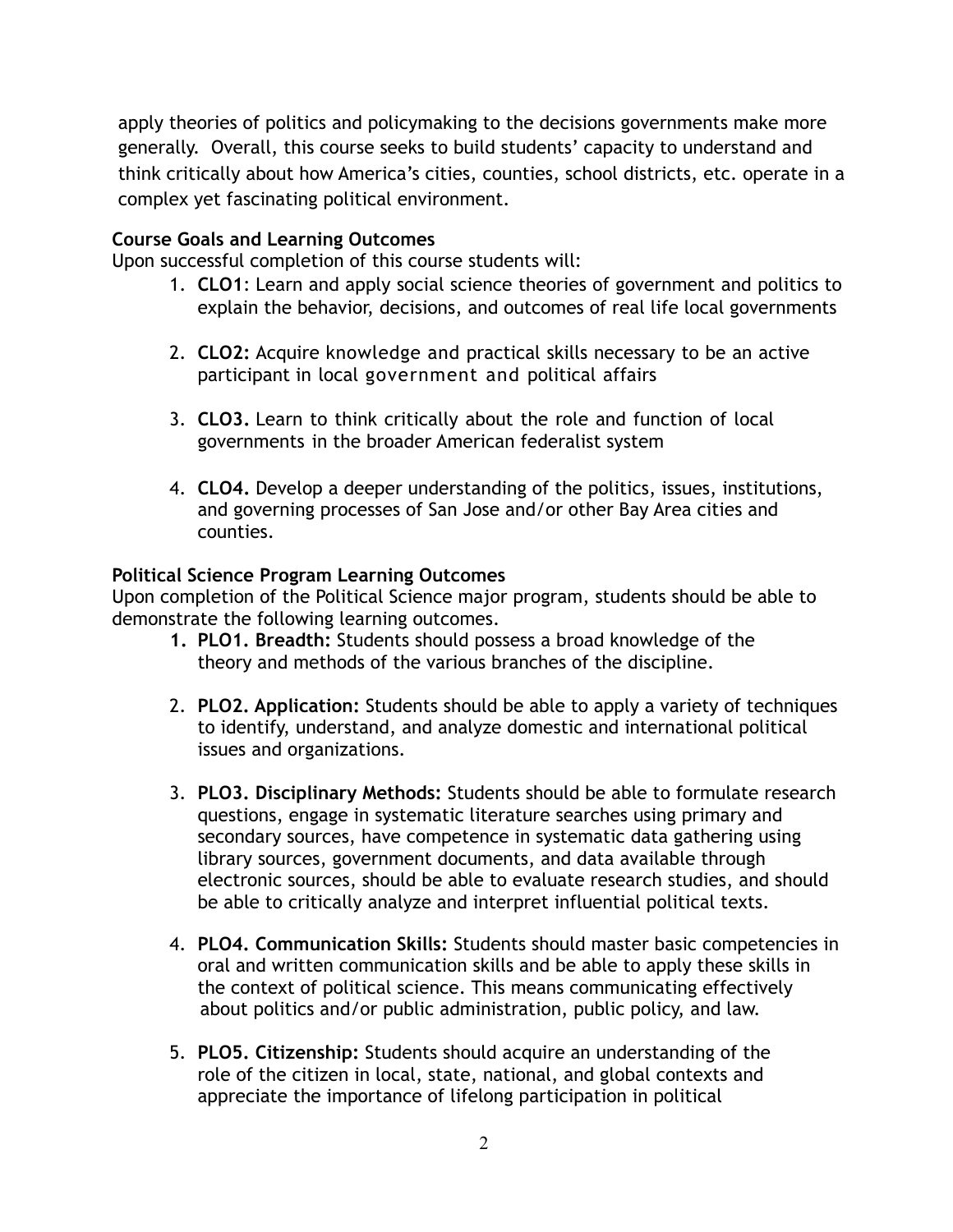#### processes.

| Mapping POLS/URBP 103 Course Learning<br><b>Outcomes to</b><br><b>Political Science PLOs</b>                                                                        | Program<br>Learning<br><b>Outcomes</b> | Assessment                                                                                        |
|---------------------------------------------------------------------------------------------------------------------------------------------------------------------|----------------------------------------|---------------------------------------------------------------------------------------------------|
| CLO1: Learn and apply social science theories<br>of government and politics to explain the<br>behavior, decisions, and outcomes of real life<br>local governments.  | <b>PLO1, 3</b>                         | Quizzes, exams, term<br>paper                                                                     |
| CLO2: Acquire knowledge and practical skills<br>necessary to be an active participant in local<br>government and political affairs                                  | PLO2, 4, 5                             | Quizzes, exams, local<br>government in action<br>student observation,<br>city politics simulation |
| CLO3: Learn to think critically about the role<br>and function of local governments in the<br>broader American federalist system                                    | PLO2, 3                                | Quizzes, exams, term<br>paper, city politics<br>simulation                                        |
| CLO4: Develop a deeper understanding of the<br>politics, issues, institutions, and governing<br>processes of San Jose and/or other Bay Area<br>cities and counties. | PLO <sub>5</sub>                       | Quizzes, exams, local<br>government in action<br>student observation,<br>city politics simulation |

## **Required Texts/Readings**

## **Textbooks**

*Local Politics: Governing at the Grassroots.* Terry Christensen and Tom Hogen-Esch. 2006. 2nd Ed. ME Sharpe.

## **Other Readings**

- Emily Badger, "Blue Cities Want to Make Their Own Rules. Red States Won't Let Them." *New York Times* (2017) (posted on Canvas)
- Browning, Marshall and Tabb, "*Racial Politics in American Cities"* chapters 1-2 (posted on Canvas)
- Jonathan Chait, "Why the Worst Governments in America are Local Governments" *New York Magazine"* (posted on Canvas)
- Alvin Chang, "School Segregation didn't go away. It just evolved." (posted on Canvas) Alvin Chang, "We can Draw School Zones to Make Them Less Segregated" (posted on Canvas)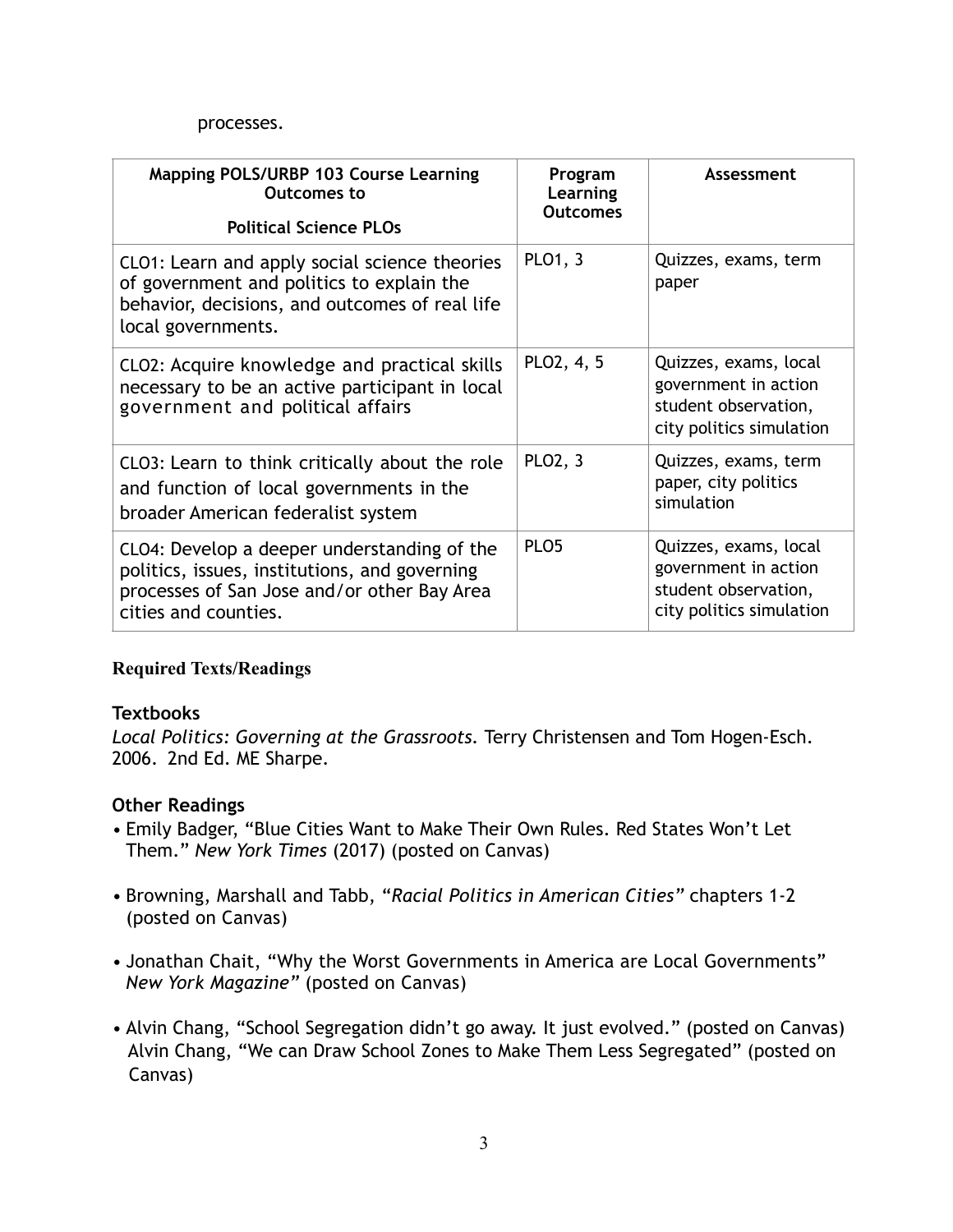- Terry Christensen, *Movers and Shakers*: History of San Jose post--1970 (posted on Canvas)
- Angela J. Davis, "Racial Fairness in the Criminal Justice System: The Role of the Prosecutor" *Columbia Human Rights Law Review* (posted on Canvas)
- Zoltan Hajnal, "The Context of Local Policymaking: Who or what Governs?" Oxford Handbook of State and Local Government (posted on Canvas)
- Zoltan Hajnal, "Where Turnout Matters: The Consequences of Uneven Turnout in City Politics" *Journal of Politics* (posted on Canvas)
- Melissa Marschall and Anirudh V.S. Ruhille. "Substantive Symbols: The Attitudinal Dimension Black Incorporation in Local Government." *American Journal of Political Science* (posted on Canvas)
- *• Juleyka Lantigua-Williams, "Are Prosecutors the Key to Justice Reform"? The Atlantic (2016) (on Canvas)National League of Cities, "City Rights in an Era of Preemption: A State-by-State Analysis" (posted on Canvas).*
- *•* John Pfaff, "A Mockery of Justice for the Poor" *New York Times* (on Canvas). Richard *Rothstein, The Color of Law, Introduction and chapters 1-3* (posted on Canvas)
- *• San Jose City Charter, sections I-V, and VII (posted on Canvas).*
- *• SPUR, "Room for More" (posted on Canvas)*
- *• Jessica Trounstine, "Political Monopolies in American Cities,"chapter 1 (on Canvas)*
- Jessica Trounstine, "All Politics is Local: The Reemergence of the Study of City Politics" *Perspectives on Politics* (2009) (posted on Canvas)
- "What will become of Public Sector Unions Now" (posted on Canvas)

## **Library Liaison**

The library liaison for Political Science is available to answer questions and provide oneon-one help learning using the library for research.

His name and contact info is: Paul Kauppila Librarian (Political Science Liaison) (408) 808-2042 [Paul.Kauppila@sjsu.edu](mailto:Paul.Kauppila@sjsu.edu)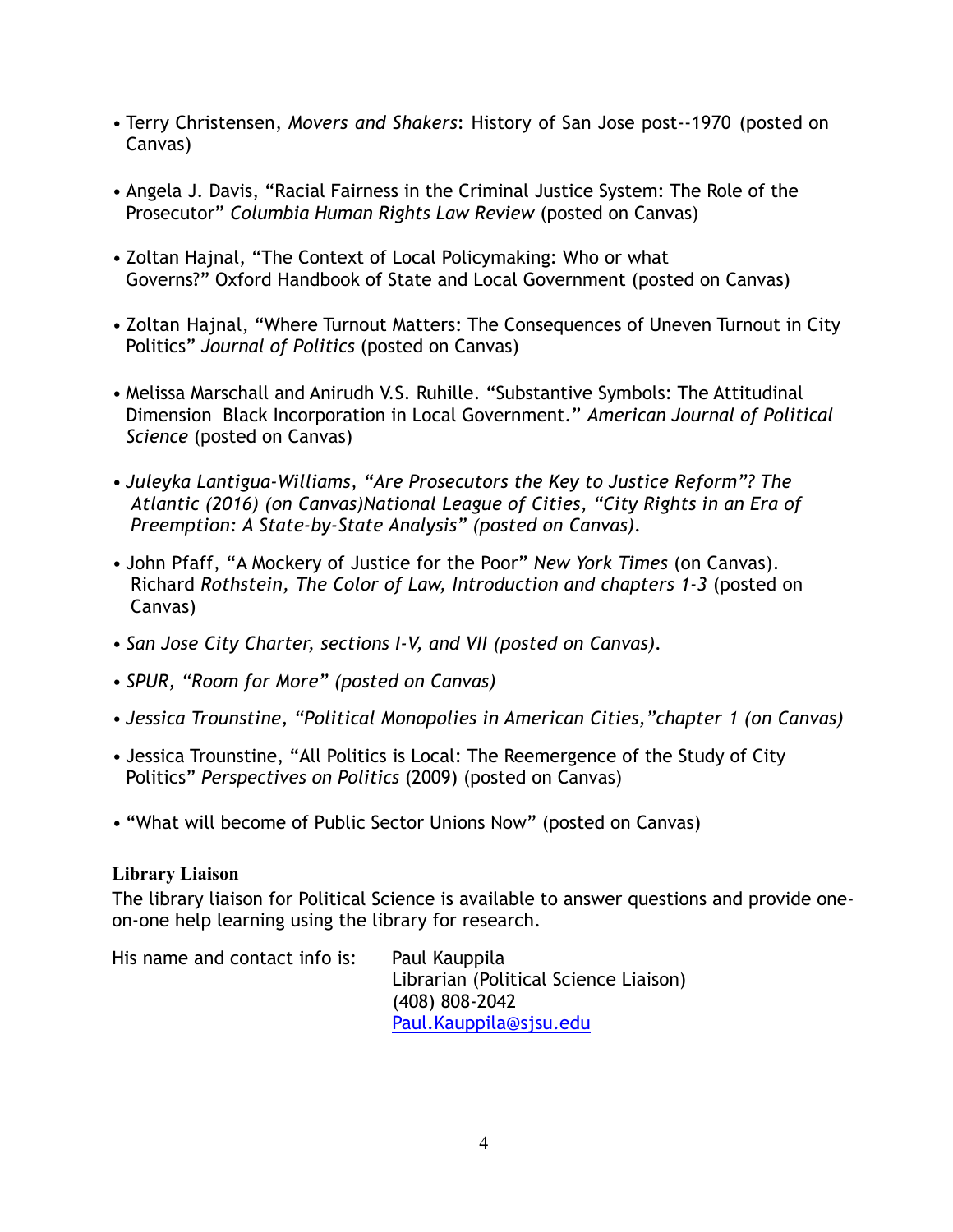## **Succeeding in a Four-Unit Course**

At SJSU, students are expected to spend two hours outside of class for every one hour of class time. Because this is a **four-unit class**, you can expect to spend a minimum of eight hours per week in addition to time spent in class and on scheduled tutorials or activities. Careful time management will help you keep up with readings and assignments and enable you to be successful in all of your courses. In this class, one of the four units is an engagement unit, which consists of online quizzes and communitybased assignments. You are expected to spend 45 hours this semester (both to prepare for and to complete the work) to successfully complete this unit. More details about student workload can be found in [University Policy S12-3](http://www.sjsu.edu/senate/docs/S12-3.pdf) at [http://www.sjsu.edu/senate/](http://www.sjsu.edu/senate/docs/S12-3.pdf) [docs/S12-3.pdf.](http://www.sjsu.edu/senate/docs/S12-3.pdf)

### **Course Requirements and Assignments**

1.Course Readings: All assigned readings are required. It is expected students complete the assigned readings before attending class each week. Students may find it necessary to reading all or portions of the assigned readings more than once to comprehend complex material. Students who feel they need additional help with effective reading comprehension strategies should consult with the professor during office hours.

2. Exams: Two in class exams—a midterm and final—are required. Exams will consist of multiple choice, true false, and essay questions covering the assigned readings and lecture/discussion material. A short study guide will be issued on Canvas one week before each exam date. The final exam is schedule for December 13th at 7:15am.

3. Quizzes: A total of **six** online quizzes will be required. Quizzes will be taken on Canvas covering material in the assigned readings. Quiz questions will consist of multiple choice, true false, matching, and fill in the blank questions. Please refer to the course schedule for appropriate due dates and times. \*\*Students who fail to submit a quiz on time will be afforded 1 make-up quiz during the semester for half credit. Beyond that, missed or late quizzes will not earn credit unless covered under the university make-up policy.\*\*

4. Local Government in Action: Student Observation. Several experiential learning projects are tied to this course. Students will be required to attend and observe **two different** components of local government in action. You can choose among the following options: attend and observe a San Jose (or other Bay Area) City Council meeting; visit the Santa Clara County Criminal Court (witness part of a criminal trial, an arraignment, or sentencing hearing); attend and observe a San Jose City Council (or Santa Clara County Board of Supervisors) candidate forum/debate in the weeks leading up to the November 6<sup>th</sup> General Election: attend a San Jose City Council Committee or Planning Commission hearing. Students will be required to write a 4 page (total) reflection paper describing what you observed and experienced. A separate memo describing the details of the assignment will be distributed during week three. 5. Term Paper The term paper (9-10 pages) assignment asks students to research and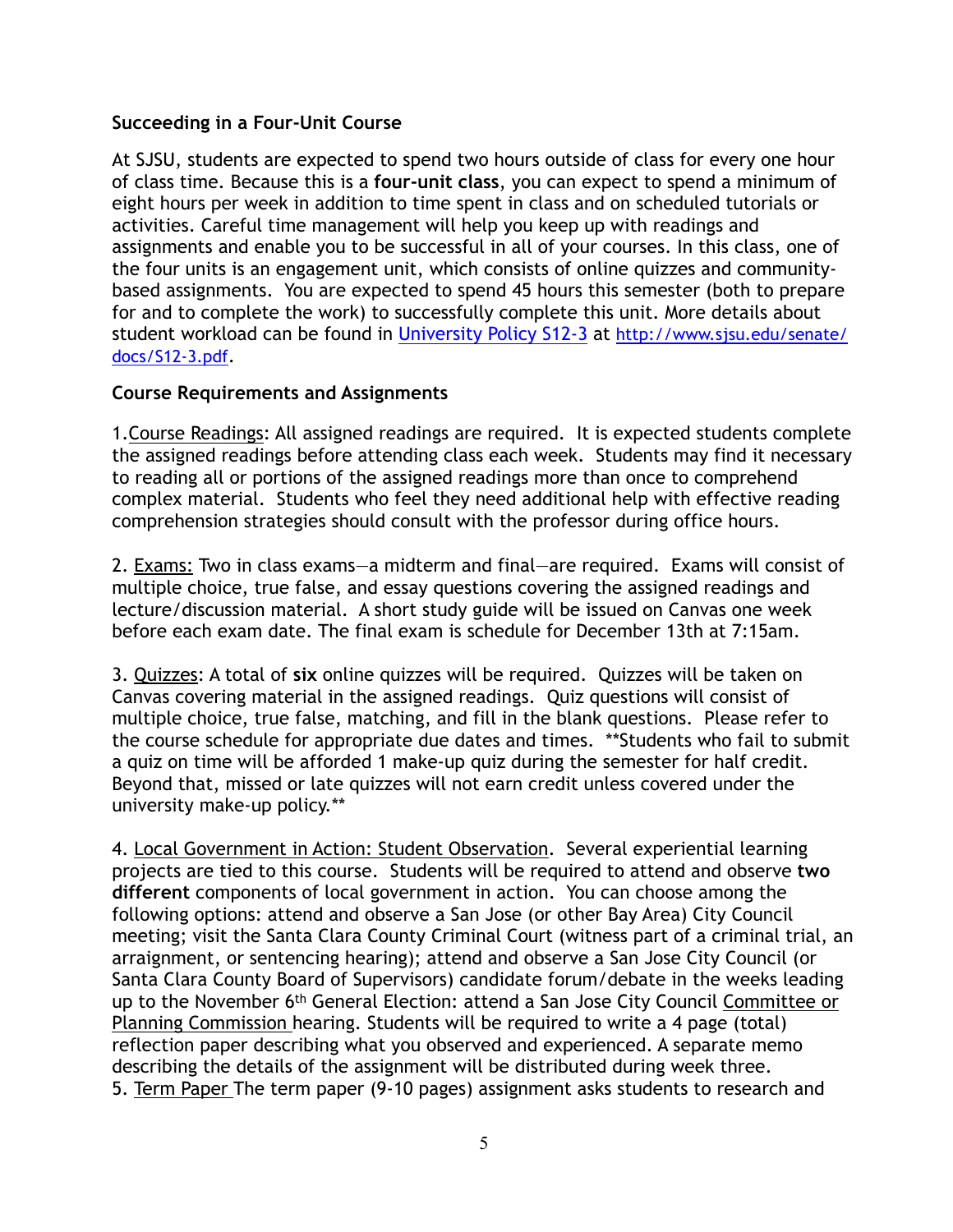analyze a local policy or public problem. Issues might include the local housing crisis (i.e. rising costs of housing), homelessness, crime and policing, livable or minimum wage policies, traffic congestion, and urban redevelopment. Of course, there are many other possibilities. I will distribute a separate memo with more details about this assignment at the beginning of the fourth week of class. Grading on the assignment will be based on the clarity and strength of your thesis statement, the quality of your research (you will be required to incorporate a mix of academic books and peer reviewed journal articles as well as online news articles), and the overall strength of your analysis.

6. City Politics Simulation: During the last five class periods students will participate in an in-class city politics simulation. Students will be assigned to play a specific role (i.e. mayor, city council member, city manager, fire chief, chamber of commerce leader, religious leader, non-profit organizer, etc.) and will simulate tackling real life issues and problems in the fictitious city "Woodinville." It is expected that students will work outside of class time to adequately prepare for the simulation. I will be handing out a separate memo that provides more details about the simulation project later in the semester.

## **Final Examination**

Faculty members are required to have a culminating activity for their courses, which can include a final examination, a final research paper or project, a final creative work or performance, a final portfolio of work, or other appropriate assignment. Our final examination is scheduled for December 13th from 7:15-9:30am. The exam will consist of multiple choice and short answer/essay questions covering the in-class material and assigned readings from week 9 (see course schedule below) through the last week of class.

#### **Extra Credit**

Students will be allowed to complete two small extra credit opportunities during the course of the semester. These opportunities will be announced in class and posted on Canvas with the relevant due date(s) listed.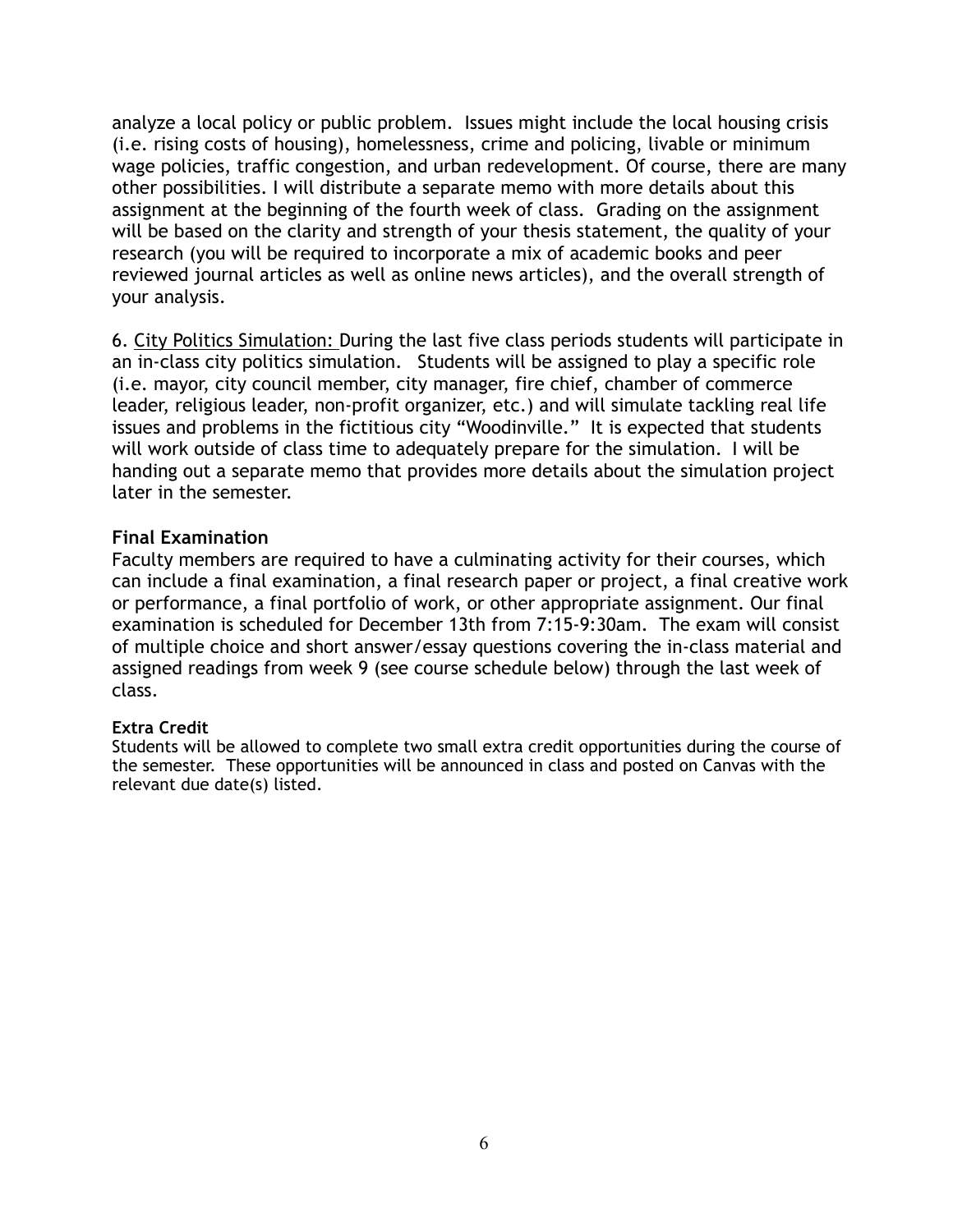## **Grading Information**:

Students' grades will be calculated using the following assignments (with corresponding points and percentages)

| Assignment                                                                                  | <b>Points</b> | Percentage of total |
|---------------------------------------------------------------------------------------------|---------------|---------------------|
| Online Quizzes (6 @ 10 points each)                                                         | 60            | 10.0%               |
| Midterm Exam                                                                                | 150           | 25.0%               |
| <b>Final Exam</b>                                                                           | 150           | 25.0%               |
| Local Government Student Observation<br>Activity #1<br>Local Government Student Observation | 30<br>30      | 10%                 |
| Activity #2                                                                                 |               |                     |
| Local Politics Term Paper                                                                   | 120           | 20.0%               |
| <b>City Politics Simulation</b>                                                             | 60            | 10.0%               |
| <b>Total</b>                                                                                | 600           | 100%                |

Final Course Letter Grades will be assigned using the following scale:

| $A+=99-100%$   | $A = 93 - 98%$ | $A = 90 - 92%$ | $B+=87-89%$    |
|----------------|----------------|----------------|----------------|
| $B = 83 - 86%$ | $B = 80 - 82%$ | $C_{+}=77-79%$ | $C = 73 - 76%$ |
| $C = 70 - 72%$ | $D+=67-69%$    | $D = 63 - 66%$ | $D - 60 - 62%$ |
| F=59% or below |                |                |                |

# **Classroom Protocol and Policies**

# **Proper Use of Technology**

At times, we will be using our tablets, smartphones, and laptops to work on assignments and group projects in class. *Aside from those times, your phones and computers need to be turned off and put away.* In the classroom environment, texting, social networking, web searching—or any of the myriad things we all can do with our phones—hurts our ability to listen and communicate as effectively as possible. If you absolutely must use your phone, please leave the classroom. Students who violate this policy more than once will be asked to leave.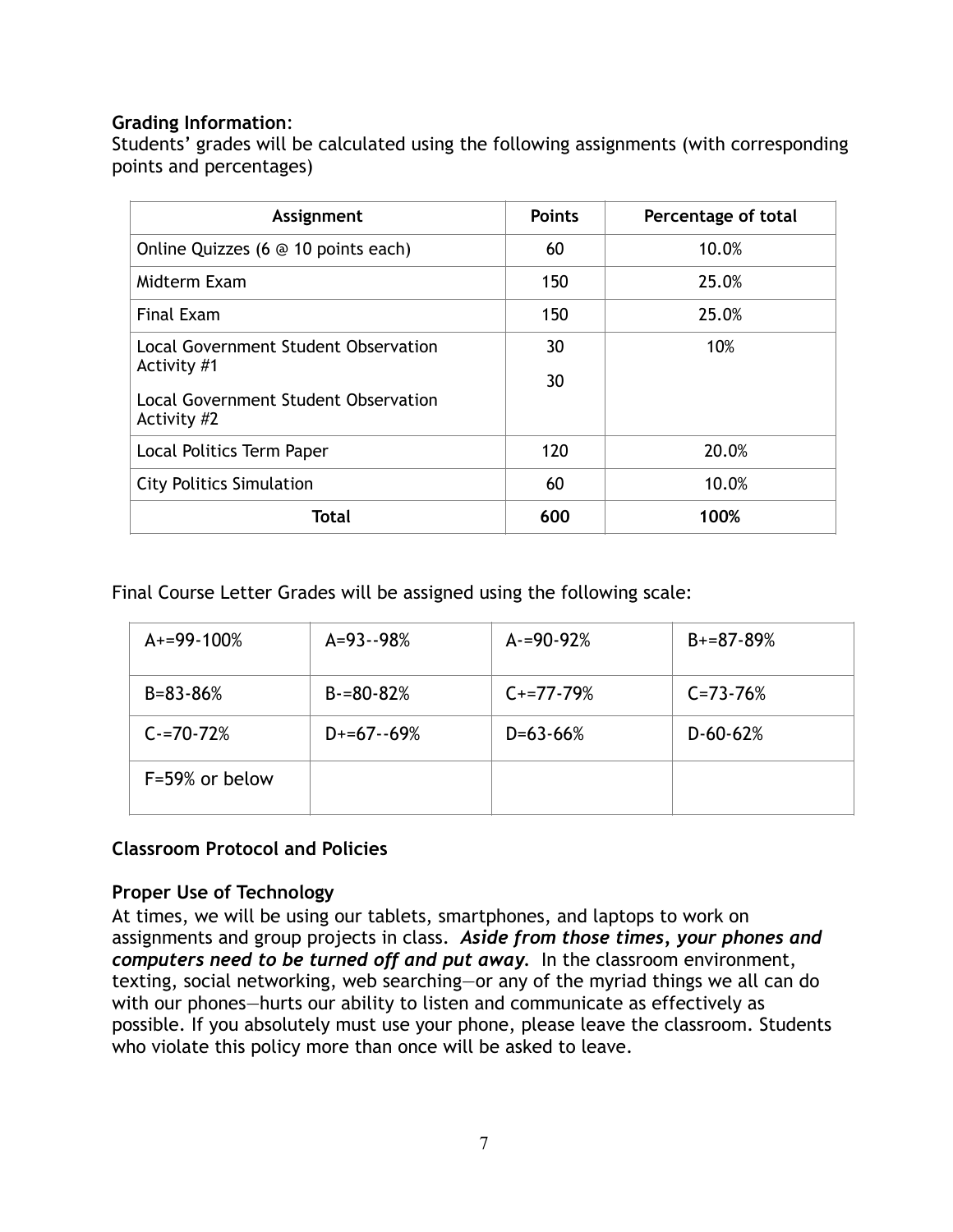### **Email Communication**

The easiest way to contact me is via email. Please be aware though that I will not (unless in unusual circumstances) respond to email after normal working hours (Monday through Friday 8am-5pm). During busy times of the semester I receive a high volume of emails so please give me at least 24 hours to respond (not counting weekends for reasons just described) before sending me a follow up.

### **Late papers or Assignments Policy**

Make-up exams are only given in cases of excused absences in accordance with the university's policy on excused absences. Circumstances that may lead to an excused student absence are subpoenas, jury duty, military duty, religious observances, illness, illness of a dependent, and bereavement for immediate family. If you are a member of a SJSU varsity intercollegiate athletic team, please provide me with your team schedule during the first week of the class. **Papers that are turned in late will be penalized a full letter grade for every 24 hours past the original due date.** For example, a paper submitted 10 minutes past the deadline will be penalized 1 full letter grade. This same penalty will apply to a paper turned in up to 24 hours past the original deadline. For every 24 hours after that, a paper will be penalized an additional letter grade and so on until the start value is an 'F." Please be aware of this policy and be sure to get your writing assignments turned in on time.

### **University Policies**

Per University Policy S16-9, university-wide policy information relevant to all courses, such as academic integrity, accommodations, etc. will be available on Office of Graduate and Undergraduate Programs Syllabus Information web page at [http://](http://www.sjsu.edu/gup/syllabusinfo/) [www.sjsu.edu/gup/syllabusinfo/](http://www.sjsu.edu/gup/syllabusinfo/) I want to particularly draw your attention to the university's academic integrity policy which can be found here [http://www.sjsu.edu/](http://www.sjsu.edu/senate/docs/F15-7.pdf) [senate/docs/F15-7.pdf.](http://www.sjsu.edu/senate/docs/F15-7.pdf) Please note, all exams, quizzes, and class writing assignments for this class must be your own original work and must follow the rules outlined in the university academic integrity policy.

## **Consent for Recording of Class and Public Sharing of Instructor Material**

Common courtesy and professional behavior dictate that you notify someone when you are recording him/her. You must obtain the instructor's permission to make audio or video recordings in this class. Such permission allows the recordings to be used for your private, study purposes only. The recordings are the intellectual property of the instructor; you have not been given any rights to reproduce or distribute the material." More information on this policy can be found here: [University Policy S12-7,](http://www.sjsu.edu/senate/docs/S12-7.pdf)

#### **Additional Class Notes**

This is a course that covers a lot of material in a short period of time. I encourage every student in class to participate by asking questions and actively participating in group and class discussions. Although attendance in the class is not mandatory it is obviously difficult to participate if you do not attend class. You each have a lot to bring to the class and the course becomes much more rewarding if you frequently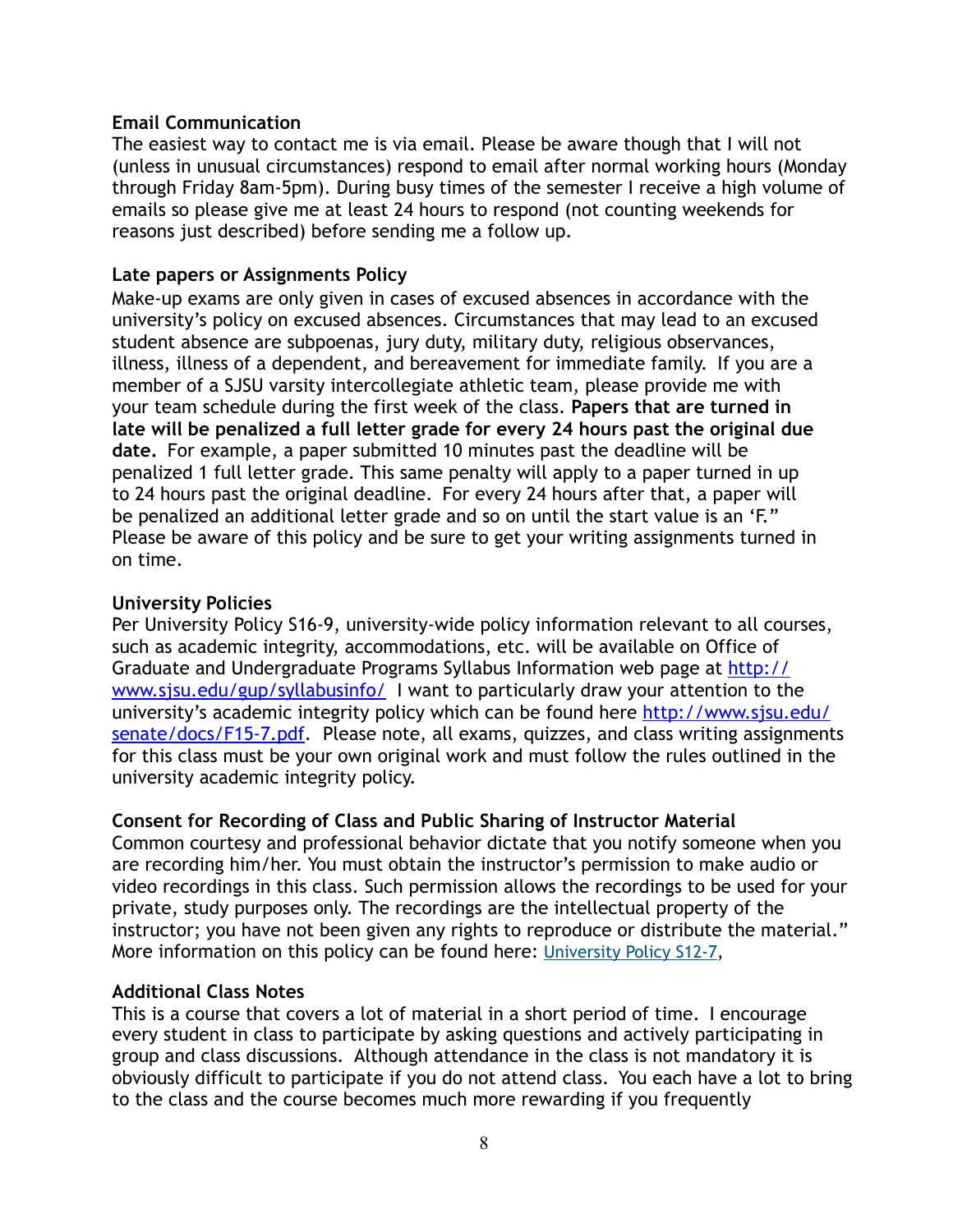participate.

On most class days I will provide PDF versions of Power Point slides posted to Canvas http://sisu.instructure.com that provide brief headings and outlines of the day's material. I will make my best effort to have the notes posted the evening before each day's class. Canvas will be used to take quizzes, view lecture notes, relevant newspaper articles and academic papers, and when the time comes, check your performance on the graded assignments.

Finally, I am more than happy to help answer any questions you have about the course at any time during the semester. If my office hours do not work with your schedule

please don't hesitate to make an appointment with me outside of normal office hours. The best way to contact me to set up an appointment is via email. Of course, you can talk with me right before or right after class as well. This should be a fun and rewarding semester. Work hard and good luck!

# **POLS/UBRP 103: Local Government and Politics Schedule\***

\**Schedule is subject to change with fair notice and will be announced via email and/ or in--class announcement.*

| Week | Date         | Topics, Readings, Assignments, Deadlines                                                                                                                                                                                                                                                                                                                                                                                                                                                         |
|------|--------------|--------------------------------------------------------------------------------------------------------------------------------------------------------------------------------------------------------------------------------------------------------------------------------------------------------------------------------------------------------------------------------------------------------------------------------------------------------------------------------------------------|
| 1    | 8/21<br>8/23 | Course Introduction and Overview<br>Readings<br>Local Politics chapter 1<br>Jessica Trounstine, "All Politics is Local: The Reemergence of the<br>Study of City Politics" Perspectives on Politics (2009) (on Canvas)<br>The Context of City Politics (Geography, Urban Density, and<br>Socioeconomic class)<br>Readings<br>Local Politics chapter 2<br>Zoltan Hajnal, "The Context of Local Policymaking: Who or what<br>Governs?" Oxford Handbook of State and Local Government (on<br>Canvas) |
| 2    | 8/28<br>8/30 | The Context of City Politics (Institutional Fragmentation)<br>Readings<br>Local Politics chapter 3 (pp. 42-64)<br>Readings<br>Local Politics chapter 3 (pp. 65-75)<br>Assignment: Quiz #1 posted on Canvas, due 9/4 9:00am                                                                                                                                                                                                                                                                       |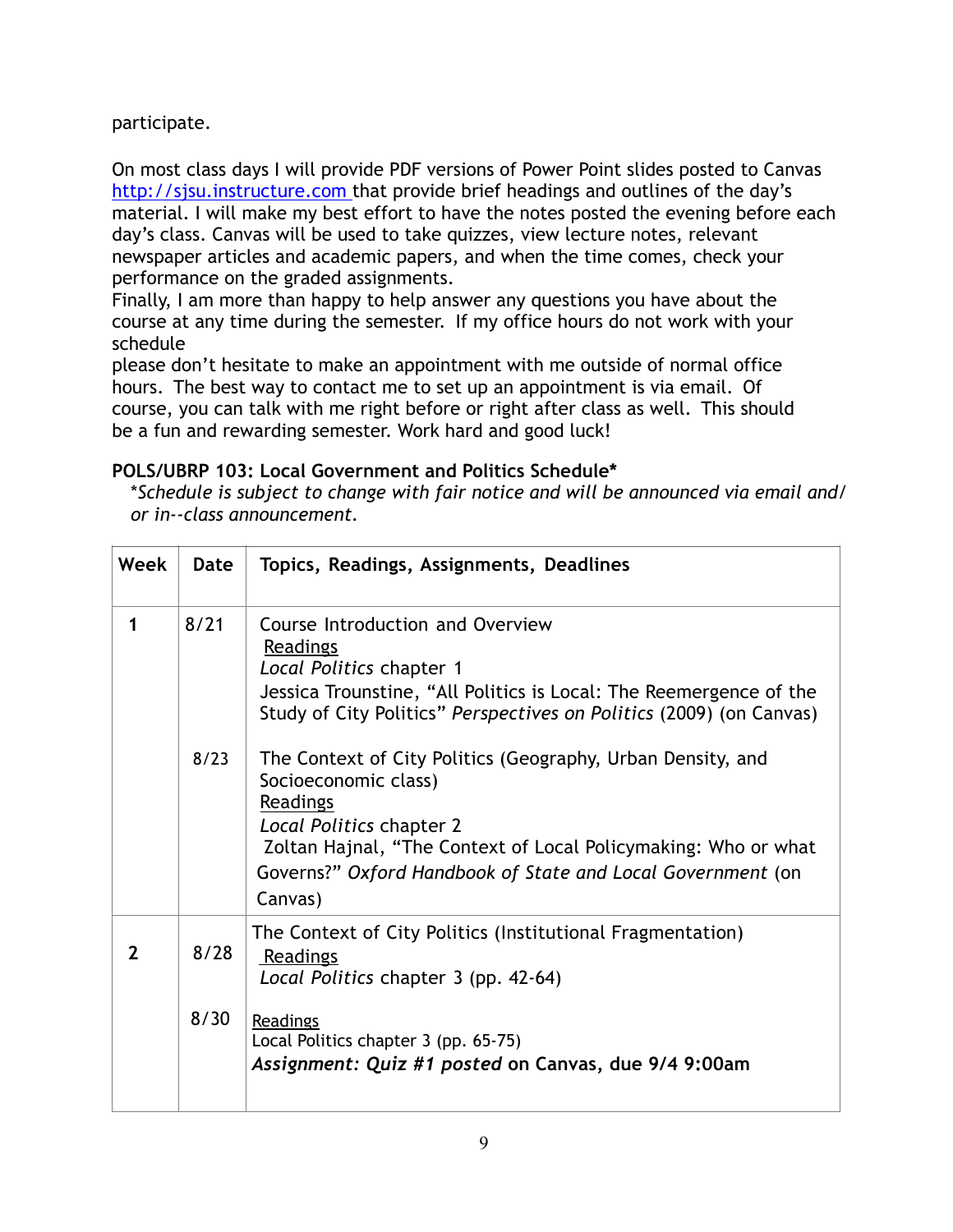| $\overline{\mathbf{3}}$ | 9/4<br>9/6   | Racial Politics in Urban America<br>Readings<br>Richard Rothstein, The Color of Law, Introduction and chapters<br>1-3 (on Canvas)<br>Readings<br>Alvin, Chang, "School Segregation didn't go away. It just evolved."<br>Alvin Chang, "We can Draw School Zones to Make Them Less<br>Segregated" (on Canvas)                                                                                                                                                                                                                                                                                                                                                      |
|-------------------------|--------------|------------------------------------------------------------------------------------------------------------------------------------------------------------------------------------------------------------------------------------------------------------------------------------------------------------------------------------------------------------------------------------------------------------------------------------------------------------------------------------------------------------------------------------------------------------------------------------------------------------------------------------------------------------------|
| 4                       | 9/11<br>9/14 | Minority Empowerment and City Politics<br>Readings<br>Browning, Marshall and Tabb, "Racial Politics in American Cities"<br>chapters 1-2 (on Canvas)<br>Melissa Marschall and Anirud Ruhil. "Substantive Symbols: "The<br>Attitudinal Dimension of Black Incorporation in Local<br>Government" (on Canvas)<br>Assignment: Quiz #2 posted on Canvas; due 9/14 9:00am<br>Cities and County Governments in the American Federalist System<br>Readings<br>Local Politics chapter 4                                                                                                                                                                                    |
| 5                       | 9/18<br>9/20 | City Charters, Local Land Use, and Bay Area Housing<br>Readings<br>Review San Jose City Charter, sections I-V, and VII (on Canvas)<br>SPUR, "Room for More" (on Canvas)<br>Jonathan Chait, "Why the Worst Governments in America are Local<br>Governments" New York Magazine (2014) (on Canvas)<br><b>State Preemption of City Policy Decisions</b><br>Readings<br>Emily Badger, "Blue Cities Want to Make Their Own Rules. Red<br>States Won't Let Them." New York Times (2017) (on Canvas)<br>National League of Cities, "City Rights in an Era of Preemption: A<br>State-by-State Analysis" (on Canvas)<br>Assignment: Quiz #3 posted on Canvas; due 9/25 9am |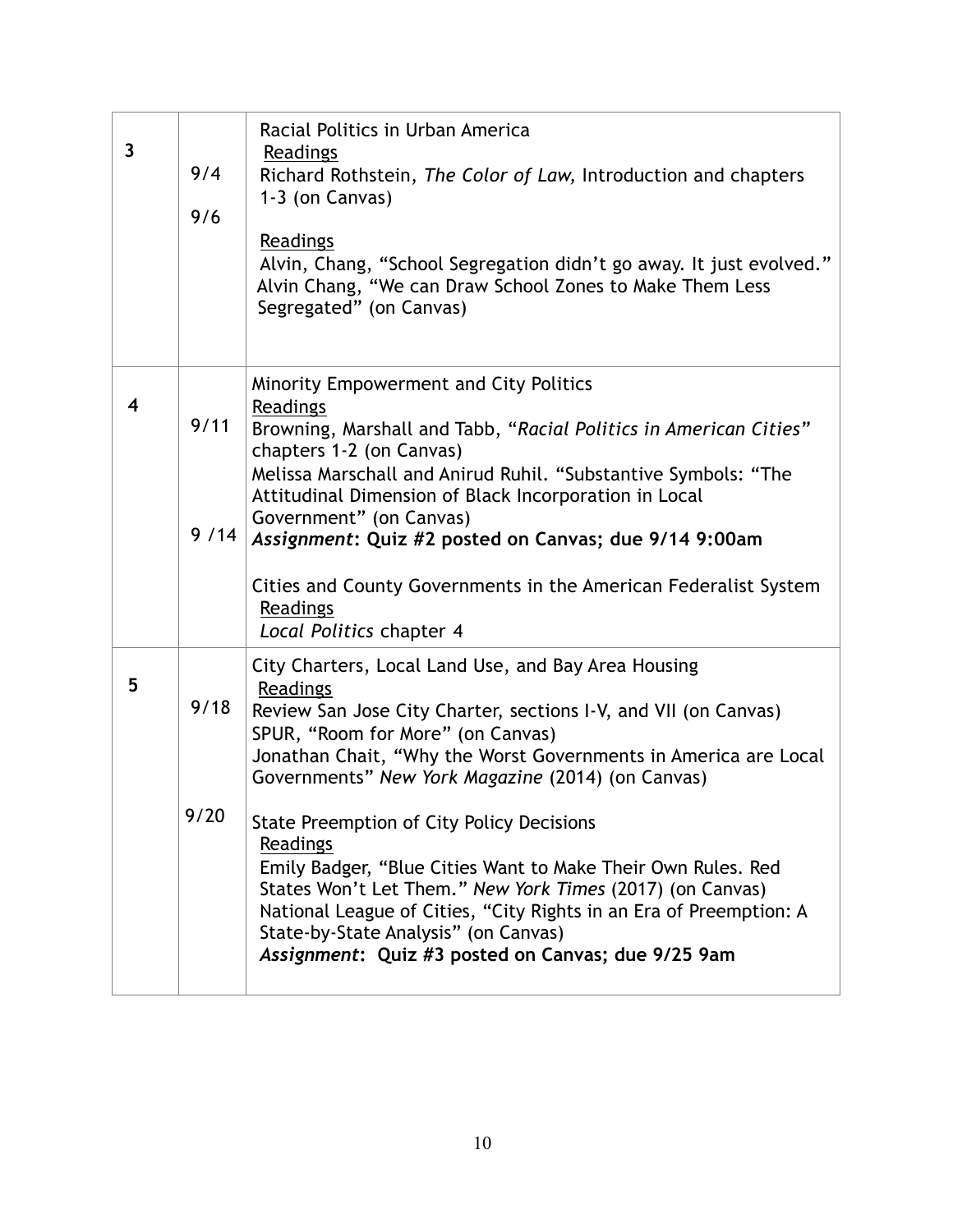| 6 | 9/25<br>9/27   | Political Machines and Patronage Politics<br>Readings<br>Local Politics chapter 5<br>Readings<br>Jessica Trounstine, "Political Monopolies in American Cities,"<br>chapter 1 (on Canvas)<br>In Class Film: "Street Fight"<br>Assignment: Quiz #4 posted on Canvas; due 10/2 9am |
|---|----------------|---------------------------------------------------------------------------------------------------------------------------------------------------------------------------------------------------------------------------------------------------------------------------------|
| 7 | 10/2<br>10/4   | Political Machines and Patronage Politics (continued)<br>Readings<br>No Assigned Readings<br>In Class Film: "Street Fight"<br>Political Reform, and the City Manager Form of Government<br>Readings<br>Local Politics chapter 6                                                 |
| 8 | 10/9<br>10/11  | Political Reform, and the City Manager Form of Government<br>Readings<br>Terry Christensen, Movers and Shakers: History of San Jose post--<br>1970 (on Canvas)<br><b>Midterm Exam</b>                                                                                           |
| 9 | 10/16<br>10/18 | Formal Power in City Government: City Councils and Mayors<br>Readings<br>Local Politics chapter 7<br>Readings<br>Find your San Jose representative!<br>http://www.sanjoseca.gov/index.aspx?NID=1187<br>Assignment: Quiz #5 posted on Canvas; due 10/23 9am                      |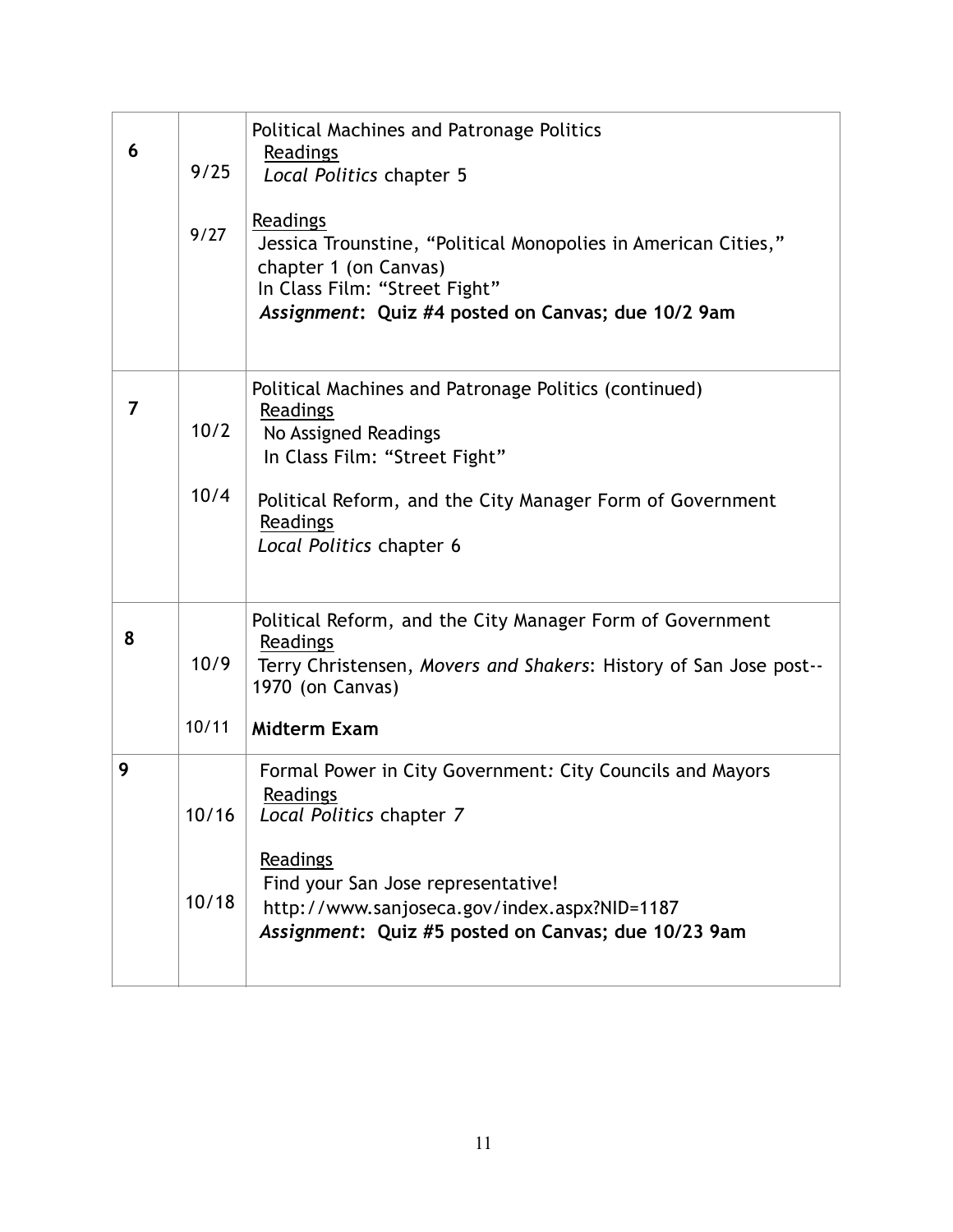| 10 | 10/23<br>10/25 | <b>Understanding Local Elections</b><br>Readings<br>Local Politics chapter 9<br>Readings<br>Zoltan Hajnal, "Where Turnout Matters: The Consequences of<br>Uneven Turnout in City Politics" Journal of Politics (on Canvas)                                                                                                                                                                                                                                                          |
|----|----------------|-------------------------------------------------------------------------------------------------------------------------------------------------------------------------------------------------------------------------------------------------------------------------------------------------------------------------------------------------------------------------------------------------------------------------------------------------------------------------------------|
| 11 | 10/30<br>11/1  | Formal Power in City government: The Bureaucracy<br>Readings<br>Local Politics chapter 8<br>Readings<br>"What will become of Public Sector Unions Now" (on Canvas)                                                                                                                                                                                                                                                                                                                  |
| 12 | $11/6$<br>11/8 | Crime, Law Enforcement, and the County Prosecutor<br>Readings<br>Angela J. Davis, "Racial Fairness in the Criminal Justice System:<br>The Role of the Prosecutor" Columbia Human Rights Law Review<br>(on Canvas)<br>Readings<br>Juleyka Lantigua-Williams, "Are Prosecutors the Key to Justice<br>Reform"? The Atlantic (2016) (on Canvas)<br>John Pfaff, "A Mockery of Justice for the Poor" New York Times (on<br>Canvas)<br>Assignment: Quiz #6 posted on Canvas; due 11/13 9am |
| 13 | 11/13<br>11/15 | City Power Structures: "Outside Actors"<br><b>Readings</b><br>Local Politics chapter 10<br>Readings<br>Assignment: Local Government in Action Reflection Paper due<br>today 11/15 11:59pm (on Canvas)                                                                                                                                                                                                                                                                               |